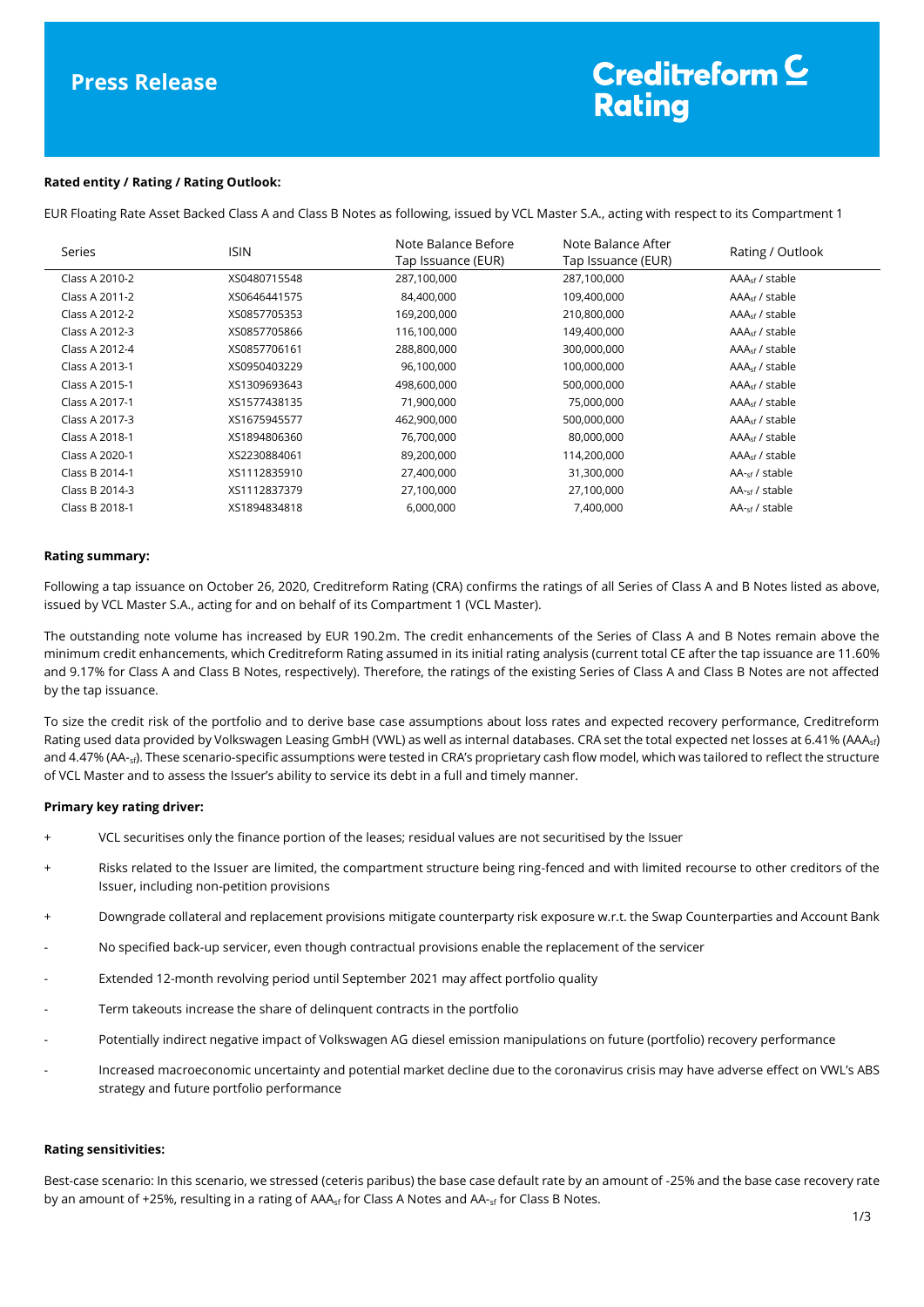## **Press Release**

# Creditreform  $\subseteq$ **Rating**

Worst-case scenario: In this scenario, a severe 100% stress is applied to the base case default rate in combination with a 50% stress on the base case recovery rate, resulting in a rating of A-sf. for Class A Notes and BB+sf. for Class B Notes. In our view, this rating would represent a scenario with higher default correlation and market decline in a stressed pandemic scenario.

### **ESG-criteria:**

CRA generally takes ESG-relevant factors (environmental, social and governance) into account when assessing the rating object. Overall, ESG factors have a mild impact on the current ratings of the Class A and B Notes. Nevertheless, CRA identifies macroeconomic factors (particularly with regard to potential changes in consumer behaviour) to have a high significant impact on the stability of the ratings. Increased macroeconomic uncertainty and potential market decline due to the coronavirus crisis may have adverse effect on VWL's ABS strategy and future portfolio performance. Governance is relevant to the ratings with respect to counterparty risk, but downgrade collateral and replacement provisions mitigate counterparty risk exposure with respect to the Swap Counterparties and Account Bank. Other individual factors with a potential key rating influence were not identified, and therefore did not affect the final rating.

On the subject of ESG (environment, social and governance), Creditreform Rating AG has published the basic document ("The Impact of ESG Factors on Credit Ratings"), which is available on the homepage under the following link:

<https://creditreform-rating.de/en/about-us/regulatory-requirements.html>

#### **Rating Date / disclosure to rated entity / maximum validity:**

October 21, 2020 / October 21, 2020 / September 25, 2027

Between the disclosure of the credit rating to the rated entity and the public disclosure, no amendments were made to the credit rating.

#### **Initial rating date:**

September 23, 2016

### **Lead-analyst – position / Person approving (PAC):**

Stephan Giebler (Lead) – Senior Analyst

Philipp J. Beckmann (PAC) – Senior Analyst

#### **Name & address of legal entity:**

Creditreform Rating AG, Europadamm 2-6, 41460 Neuss, Germany

#### **Status of solicitation:**

The rating is a solicited rating. The degree of participation was as follows:

With Rated Entity or Related Third Party Participation: Yes

With Access to Internal Documents: Yes

With Access to Management: Yes

### **Rating methodology / Version / Date of application / Link:**

[Rating Criteria and Definitions, Version 1.3, January 2018](https://creditreform-rating.de/en/about-us/regulatory-requirements.html?file=files/content/downloads/Externes%20Rating/Regulatorische%20Anforderungen/EN/Ratingmethodiken%20EN/CRAG%20Rating%20Criteria%20and%20Definitions.pdf)

[Technical Documentation Portfolio Loss Distributions, Version 1.4, July 2018](https://creditreform-rating.de/en/about-us/regulatory-requirements.html?file=files/content/downloads/Externes%20Rating/Regulatorische%20Anforderungen/EN/Ratingmethodiken%20EN/Technical%20Documentation%20Portfolio%20Loss%20Distributions.pdf)

[Rating Methodology Auto ABS Securitizations, Version 1.4, July 2018](https://creditreform-rating.de/en/about-us/regulatory-requirements.html?file=files/content/downloads/Externes%20Rating/Regulatorische%20Anforderungen/EN/Ratingmethodiken%20EN/Rating%20Methodology%20Auto%20ABS%20Securitizations.pdf)

Information on the meaning of a rating category, definition of default and sensitivity analysis of relevant key rating assumptions can be found at "Creditreform Rating AG, Rating Criteria and Definitions".

[https://creditreform-rating.de/en/about-us/regulatory-requirements.html](https://www.creditreform-rating.de/en/about-us/regulatory-requirements.html)